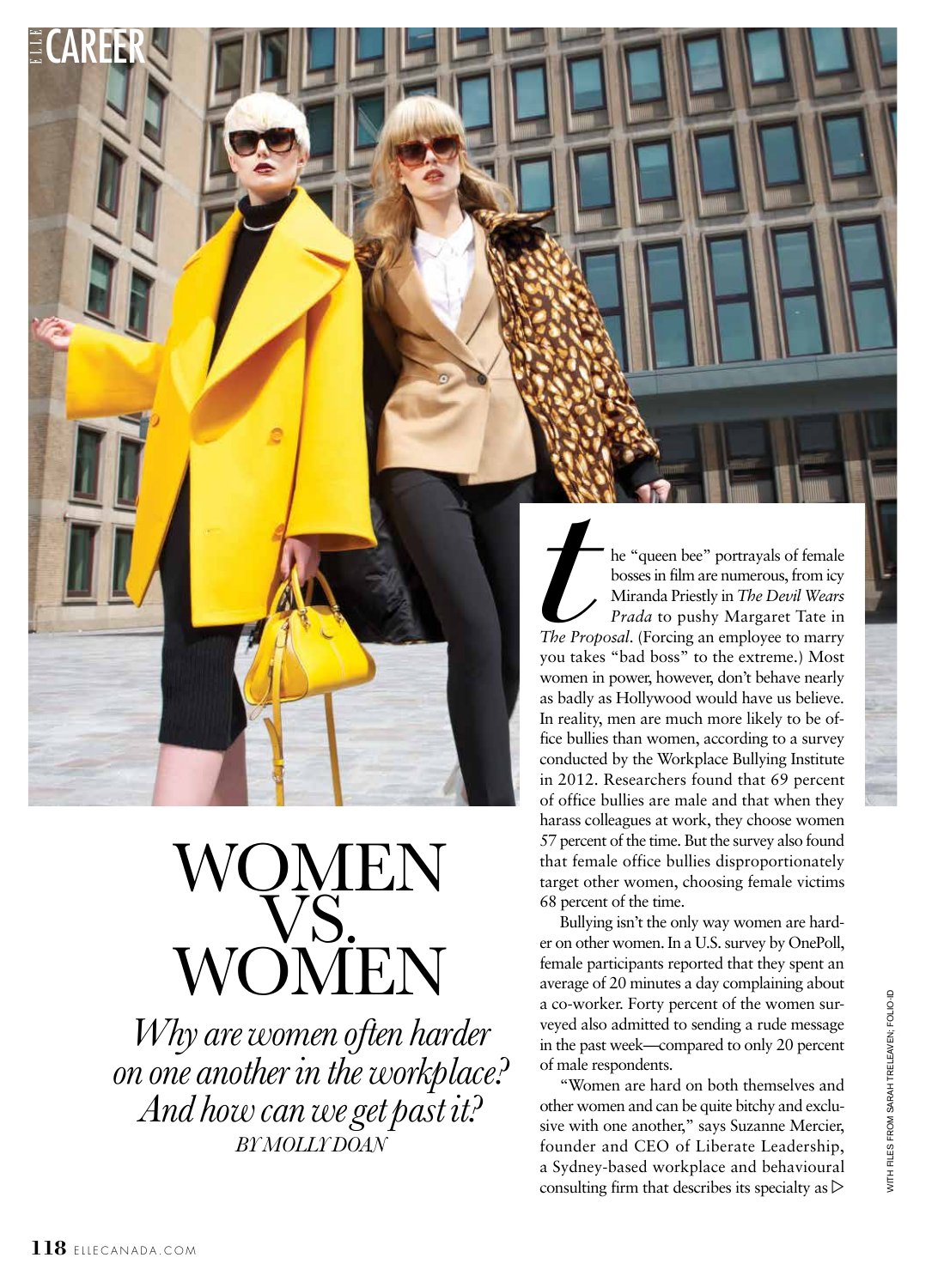helping female business leaders "recognize how they support or sabotage their own success." "We have a sense that there are limited opportunities, and we often fight one another instead of fighting to make the pie bigger," she says.

Despite these perceptions, many academic studies have found that women actually make

better team members in the workplace. A 2013 study published in *The Economic Journal* found that women would rather work in groups and had more confidence in their teammates' abilities. Another study, conducted by business psychology professors Jennifer Berdahl and Cameron Anderson, concluded that predominantly female teams tend to share

power equally, while predominantly male teams have one clear leader—and that democratic groups perform better than those with a single leader. Still, there are a lot of issues women need to deal with when it comes to working together. So why is that and what can we do about it?

**LEADERSHIP ATTITUDES** As of June 2014, women held only 4.8 percent of CEO positions in Fortune 500 companies. Part of the reason for this may be that both women and men would rather work for a male boss—in fact, women prefer to work for a male boss even more than men do, according to a 2014 U.S. Gallup survey. It found that 39 percent of women wanted to work for a male boss, compared to 26 percent of men. Gallup has conducted this survey for 60 years, and women have never preferred having a female boss. The gap is, however, closing: 25 percent of women now say that they'd prefer a female boss versus only 8 percent in 1953. (The remaining 36 percent of women surveyed said they had no gender preference for a boss.)

A 2008 study conducted at the University of Toronto hints at why some women may avoid female leaders. The authors found that women working under a female superior reported more physiological and physical distress, such as difficulty falling asleep, increased anxiety and headaches. They determined that the significant factors contributing to employee stress were job insecurity, demanding work and conflict with management.

Not surprisingly, then, problems also show up in performance reviews. Last year, Kieran Snyder, a Seattle-based linguist and tech entrepreneur, collected 248 performance reviews from the tech industry for Fortune.com. She found that 88 percent of the reviews of female employees contained critical feedback, compared to 59 percent of the reviews of male employees. In addition, 76 percent of the negative feedback given to women included some kind of personality criticism, such as comments that the woman was "abrasive," "aggressive" or "strident." Only 2 percent of the men were criticized for their personalities. The gender of the reviewer had no bearing on the results—in other words, women judged other women just as critically as the male reviewers.

"We do judge women more harshly," says Mercier. "There's a gender bias—women are supposed to be more nurturing and caring, which are not the characteristics we associate with strong leadership. Women have also been socialized to avoid conflict in favour of passiveaggressive behaviour, and they tend to lack self-esteem. Even if we recognize that we're good at something, we don't always see the value in it."

Some positive notes: Another finding from the Gallup survey was that respondents who had a female boss were more likely than those with a male boss to say they would prefer to work for a woman if they got a new job (27 percent versus 15 percent), indicating that actually working for a woman can change someone's opinion.

An extensive survey conducted by consulting firm Zenger Folkman and published in the *Harvard Business Review* in 2012 perhaps reveals why: It found that women make better leaders. The firm asked the peers, bosses and direct reports of 7,280 managers at companies around the world to evaluate the leader on 16 different competencies that best indicate overall leadership effectiveness, such as collaborating, inspiring others and building relationships. Women, on average, scored higher in all competencies save one—the ability to develop a strategic perspective. They outscored men by the  $\triangleright$ 

*"Women often fight one another instead of fighting to make the pie bigger."*